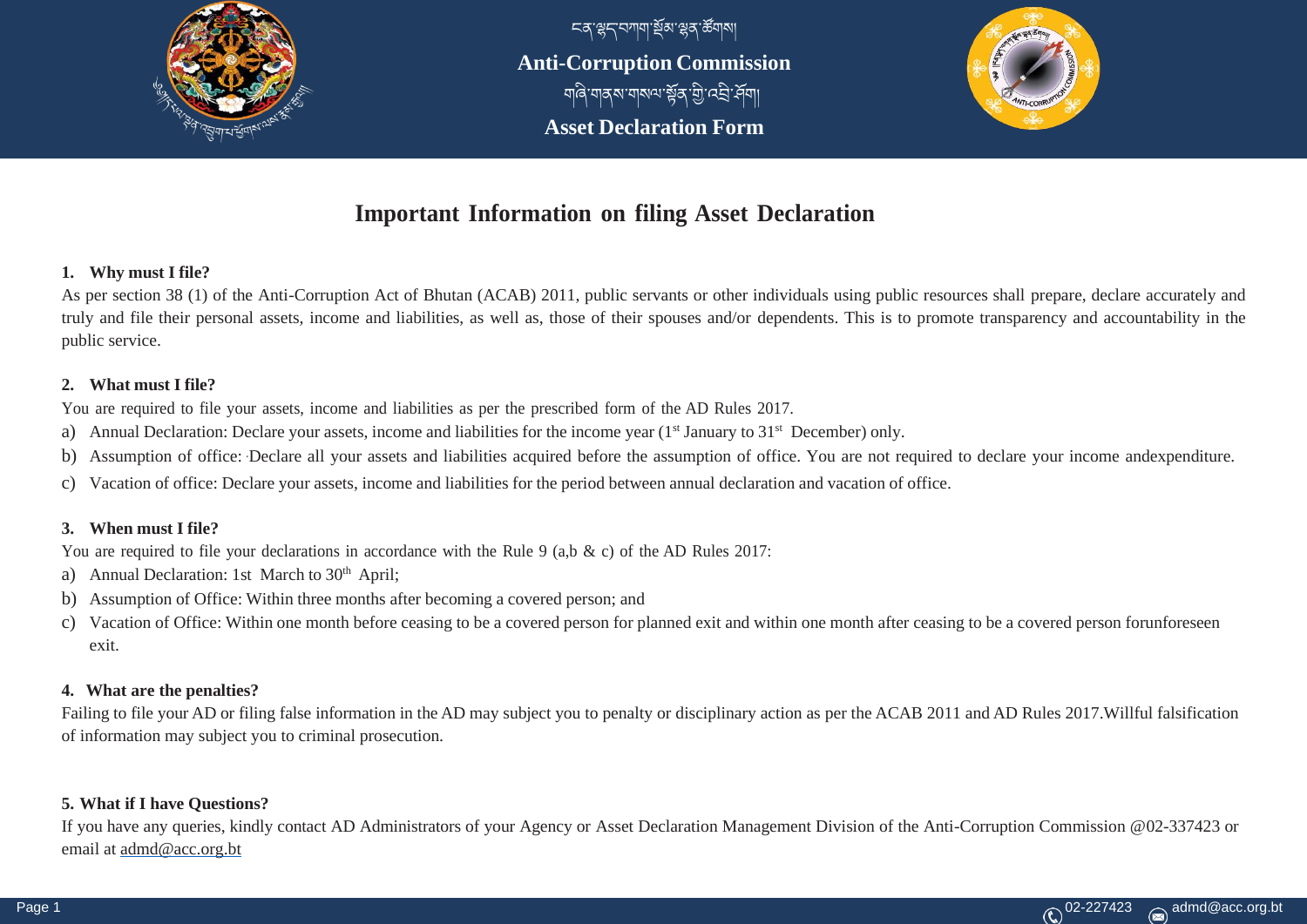

ངན་ལྷད་བཀག་སྡོམ་ལྷན་ཚོགས། **Anti-Corruption Commission** ঘাৰি ঘাৰ ম'যামত্ম'ৰ্শ্লিক আঁত বস্ত্ৰী মুখ্য। **Asset Declaration Form**



#### **1. Reason for Declaration**

#### *Tick the appropriate box:*

a) Assumption of Office: Declare all your assets and liabilities acquired before the assumption of office. You are not required to declare yourincome and expenditure.

- b) Annual Declaration: Declare your assets, income and liabilities for the income year  $(1<sup>st</sup> January to 31<sup>st</sup> December) only.$
- c) Vacation of Office: Declare your assets, income and liabilities for the period between annual declaration and vacation of office.

#### **2. Details of the Declarant**

Please provide your personal information. Please select appropriate option to indicate if your spouse is a covered person.

| <b>Name</b> | <b>CID No/Work</b><br>permit No | Date of<br><b>Birth</b><br>(date/mo<br>nth/year) | <b>Sex</b><br>(Male/Female/<br>Others) | <b>Marital Status</b><br>(Single/Married/<br>Divorced/Widow<br>/Widower) | <b>Permanent Address</b><br>(Country/Dzongkhag/Du<br>ngkhag/City/Gewog/Chi<br>wog) | <b>Employment Details</b><br>(EID No/Employment<br>Type/Agency<br>Category/Agency/Current place<br>of posting/Position Title/Position<br>Level/Declarant Category) | <b>Contact Details</b><br>(Email ID/Mobile<br>No/Office Telephone No) |
|-------------|---------------------------------|--------------------------------------------------|----------------------------------------|--------------------------------------------------------------------------|------------------------------------------------------------------------------------|--------------------------------------------------------------------------------------------------------------------------------------------------------------------|-----------------------------------------------------------------------|
|             |                                 |                                                  |                                        |                                                                          |                                                                                    |                                                                                                                                                                    |                                                                       |

## **3. Family Details**

Please provide your spouse, children and dependents' personal information. Please select appropriate relationship to indicate yourrelationship with them.

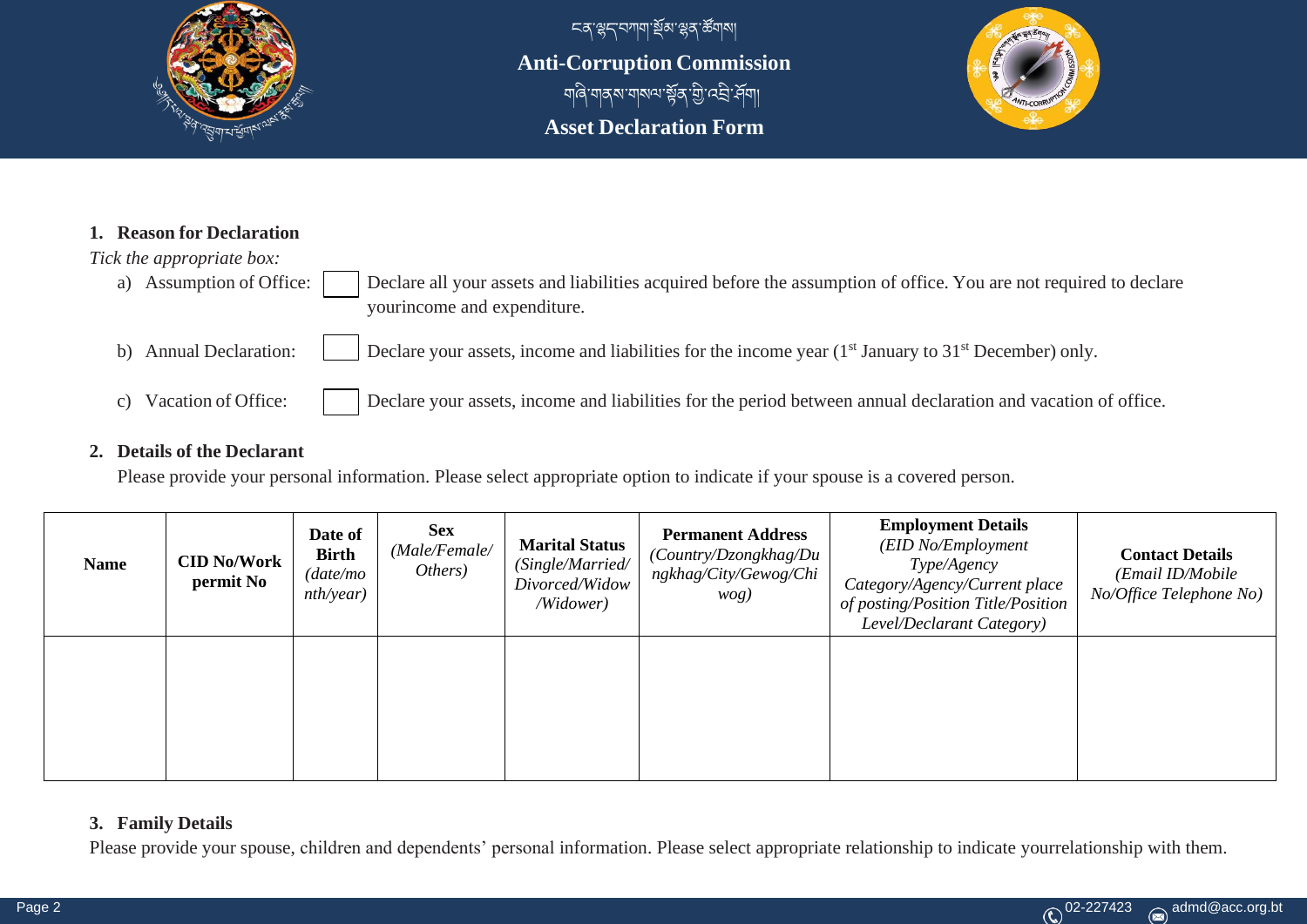

<u>८९ জুন বিভাগ, সূপ স্ক্রিয়াে ব</u> **Anti-Corruption Commission** া আৰু শৰ্মা আৰু অভিযোগ কৰিছে।<br>বিদ্যালয়ৰ বিদ্যালয়ৰ বিদ্যালয়ৰ বিদ্যালয়ৰ বিদ্যালয়ৰ বিদ্যালয়ৰ বিদ্যালয়ৰ বিদ্যালয়ৰ বিদ্যালয়ৰ বিদ্যালয়ৰ **Asset Declaration Form**



| Relationship<br>(Spouse/Childre<br>n/Dependent) | <b>Name</b> | $\mathbf{CID}$<br>No/Work<br>permit No | Date of<br><b>Birth</b><br>(date/month/<br>year) | <b>Sex</b><br>(Male/<br>Female) | <b>Marital</b><br><b>Status</b><br>(Single/M)<br>arried/Di<br>vorced/W<br>idow) | <b>Permanent</b><br><b>Address</b><br>(Country/Dzong<br>khag/Dungkhag/<br>City/Gewog/Chi<br>wog) | <b>Employment details</b><br>(EID No/Employment<br>Type/Agency<br>Category/Agency/Curr<br>ent place of<br>posting/Position<br>Title/Position Level) | <b>Contact Details</b><br>(Email ID<br>Mobile<br>No/Office<br>Telephone No) | Is your<br>spouse a<br>covered<br>person?<br>(Yes/No) |
|-------------------------------------------------|-------------|----------------------------------------|--------------------------------------------------|---------------------------------|---------------------------------------------------------------------------------|--------------------------------------------------------------------------------------------------|-----------------------------------------------------------------------------------------------------------------------------------------------------|-----------------------------------------------------------------------------|-------------------------------------------------------|
|                                                 |             |                                        |                                                  |                                 |                                                                                 |                                                                                                  |                                                                                                                                                     |                                                                             |                                                       |
|                                                 |             |                                        |                                                  |                                 |                                                                                 |                                                                                                  |                                                                                                                                                     |                                                                             |                                                       |
|                                                 |             |                                        |                                                  |                                 |                                                                                 |                                                                                                  |                                                                                                                                                     |                                                                             |                                                       |
|                                                 |             |                                        |                                                  |                                 |                                                                                 |                                                                                                  |                                                                                                                                                     |                                                                             |                                                       |
|                                                 |             |                                        |                                                  |                                 |                                                                                 |                                                                                                  |                                                                                                                                                     |                                                                             |                                                       |
|                                                 |             |                                        |                                                  |                                 |                                                                                 |                                                                                                  |                                                                                                                                                     |                                                                             |                                                       |
|                                                 |             |                                        |                                                  |                                 |                                                                                 |                                                                                                  |                                                                                                                                                     |                                                                             |                                                       |
|                                                 |             |                                        |                                                  |                                 |                                                                                 |                                                                                                  |                                                                                                                                                     |                                                                             |                                                       |

## **4. Additional Job/Employment**

Please provide the details, if you have held any additional job/employment apart from the position held in current office, whetherpaid or unpaid. In your declaration, also provide details of outside position held by your spouse and/or children, if they are not required to file declarations separately.

|           | Relationship           |             |                           |               | <b>Details of Additional job/employment</b> |                   |
|-----------|------------------------|-------------|---------------------------|---------------|---------------------------------------------|-------------------|
| <b>SN</b> | (Self/Spouse/Children) | <b>Name</b> | <b>CID/Work Permit No</b> | <b>Agency</b> | <b>Position Title</b>                       | Income $(Yes/No)$ |
|           |                        |             |                           |               |                                             |                   |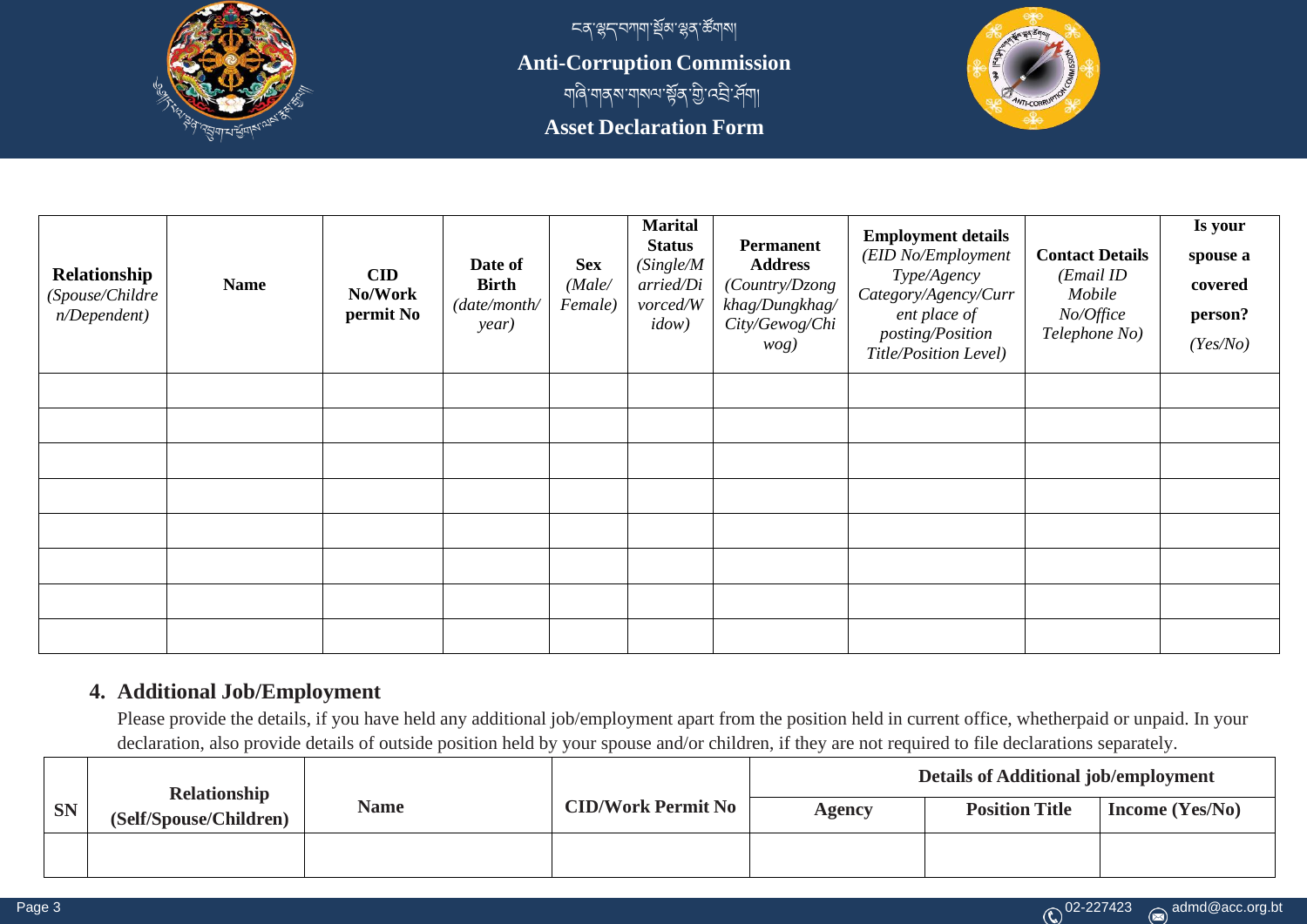

ངན་ལྷད་བཀག་སྡོམ་ལྷན་ཚོགས། **Anti-Corruption Commission** གཞི་གནས་གསལ་སྡོན་གི་འབི་ཤྡོག། **Asset Declaration Form**



## **5. Post-Employment Arrangement/Plan**

Please provide the following information on any post-employment arrangement/plans for other jobs/employment you have made afteryour separation from the current office. In your declaration, also provide details of any post-employment arrangement/plans of your spouse and/or children, if they are not required to file declarations separately.

|           | Relationship | <b>Name</b> |                                          |                                                 | <b>Details of Post-Employment Arrangement/Plan</b> | Any offer or                 |
|-----------|--------------|-------------|------------------------------------------|-------------------------------------------------|----------------------------------------------------|------------------------------|
| <b>SN</b> |              |             | <b>CID/Work Permit</b><br>N <sub>0</sub> | To hold new position<br>(Agency/Position Title) | To start new commercial<br>activity (Specify)      | acceptance made?<br>(Yes/No) |
|           |              |             |                                          |                                                 |                                                    |                              |
|           |              |             |                                          |                                                 |                                                    |                              |
|           |              |             |                                          |                                                 |                                                    |                              |

# **6. Declaration of Asset, Income & Liabilities**

# **6.1. Immovable Properties such as Land and Building/House/Flat.**

Please provide the details of immovable properties such as Land and Building/House/Flat, etc. acquired in the income year. In your declaration, also include the details of properties acquired by your Spouse, Children and /or dependent (s), if they are not required tofile declaration separately.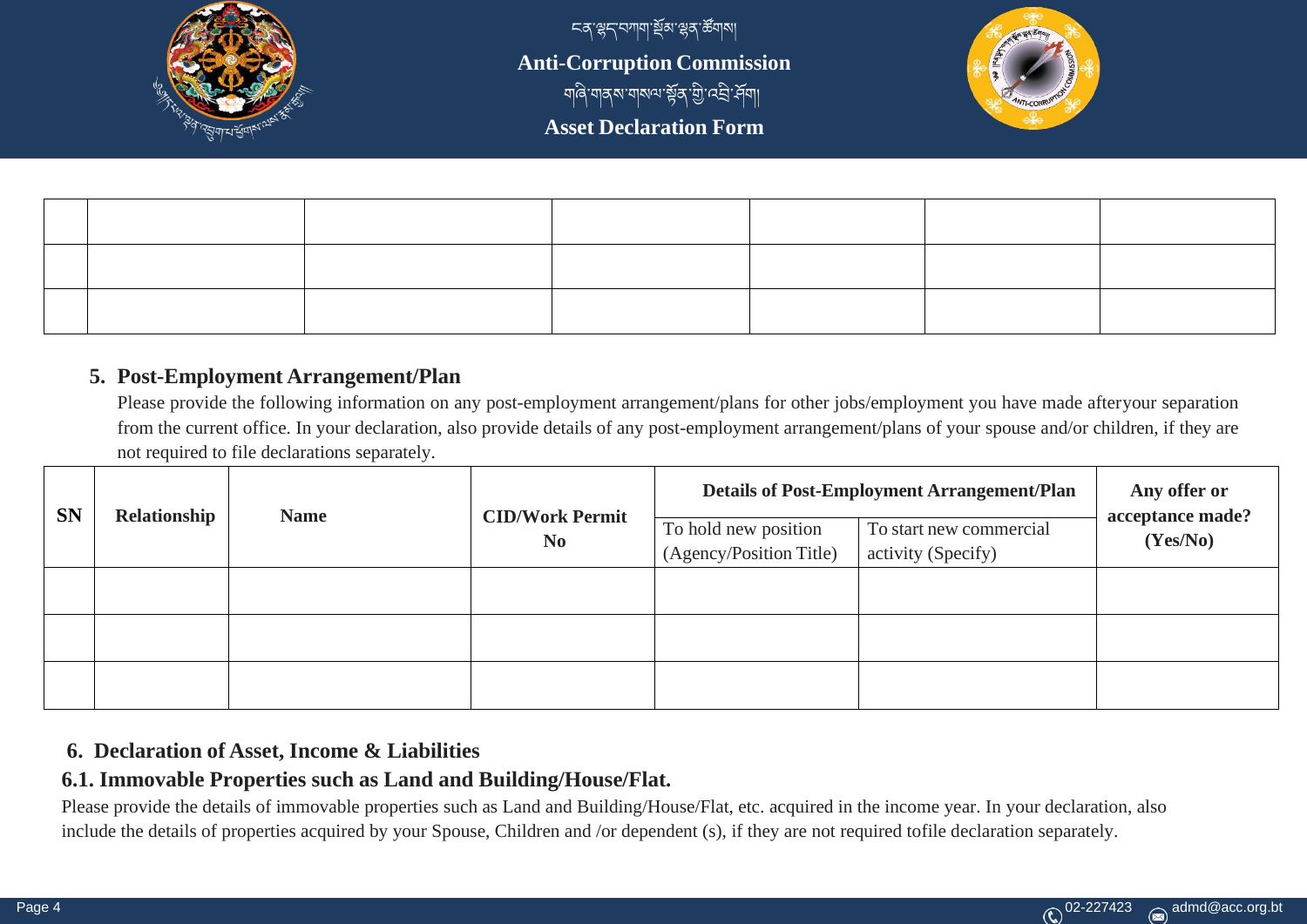

ངན་ལྷད་བཀག་སྡོམ་ལྷན་ཚོགས། **Anti-Corruption Commission** |<br>| यावि'याव वायावाययाः श्लेव 'ग्री'पद्मी, सूचा।| **Asset Declaration Form**



|           |                          |             |                                          |                     | Details of the property    |              |          | Date & Mode of<br>acquisition |      |               | Cost(Nu)                             |                                |                                      | In whose<br>name is                                 |
|-----------|--------------------------|-------------|------------------------------------------|---------------------|----------------------------|--------------|----------|-------------------------------|------|---------------|--------------------------------------|--------------------------------|--------------------------------------|-----------------------------------------------------|
| <b>SN</b> | <b>Relation-</b><br>ship | <b>Name</b> | CID/<br>Work<br>Permit<br>N <sub>0</sub> | Type of<br>property | Thram/<br>plot/ho<br>useno | Size/<br>Qty | Location | Date<br>(Month/<br>Year)      | Mode | Tota<br>lcost | Payment<br>made in<br>income<br>year | <b>Source</b><br>of<br>finance | <b>Acquired from</b><br>(Name & CID) | the<br>property<br>registered?<br>(Name $&$<br>CID) |
|           |                          |             |                                          |                     |                            |              |          |                               |      |               |                                      |                                |                                      |                                                     |
|           |                          |             |                                          |                     |                            |              |          |                               |      |               |                                      |                                |                                      |                                                     |
|           |                          |             |                                          |                     |                            |              |          |                               |      |               |                                      |                                |                                      |                                                     |
|           |                          |             |                                          |                     |                            |              |          |                               |      |               |                                      |                                |                                      |                                                     |
|           |                          |             |                                          |                     |                            |              |          |                               |      |               |                                      |                                |                                      |                                                     |
|           |                          |             |                                          |                     |                            |              |          |                               |      |               |                                      |                                |                                      |                                                     |

# **6.2. Shares and Stocks**

Please provide the details of shares/stocks acquired in the income year. In your declaration, also include the details of shares and stocksacquired by your spouse, children and / or dependent (s) only if they are not required to file declarations separately.

|           |                         |             |                                                        |         |          | <b>Details of Shares/Stocks</b>         |                   | Date & Mode<br>ofAcquisition |      |                              |                                 | <b>Acquired from</b><br>$(if company-)$                  |
|-----------|-------------------------|-------------|--------------------------------------------------------|---------|----------|-----------------------------------------|-------------------|------------------------------|------|------------------------------|---------------------------------|----------------------------------------------------------|
| <b>SN</b> | <b>Relation</b><br>ship | <b>Name</b> | CID/<br><b>Work</b><br><b>Permit</b><br>N <sub>0</sub> | Company | Location | No. of<br>shares/stoc<br>$\mathbf{k}$ s | Transaction<br>ID | Date<br>(month/<br>Year)     | Mode | <b>Total</b><br>Cost<br>(Nu) | <b>Source</b><br>-of<br>finance | Name&<br>Address)<br>(If Individual-<br>Name& CID<br>No) |
|           |                         |             |                                                        |         |          |                                         |                   |                              |      |                              |                                 |                                                          |
|           |                         |             |                                                        |         |          |                                         |                   |                              |      |                              |                                 |                                                          |

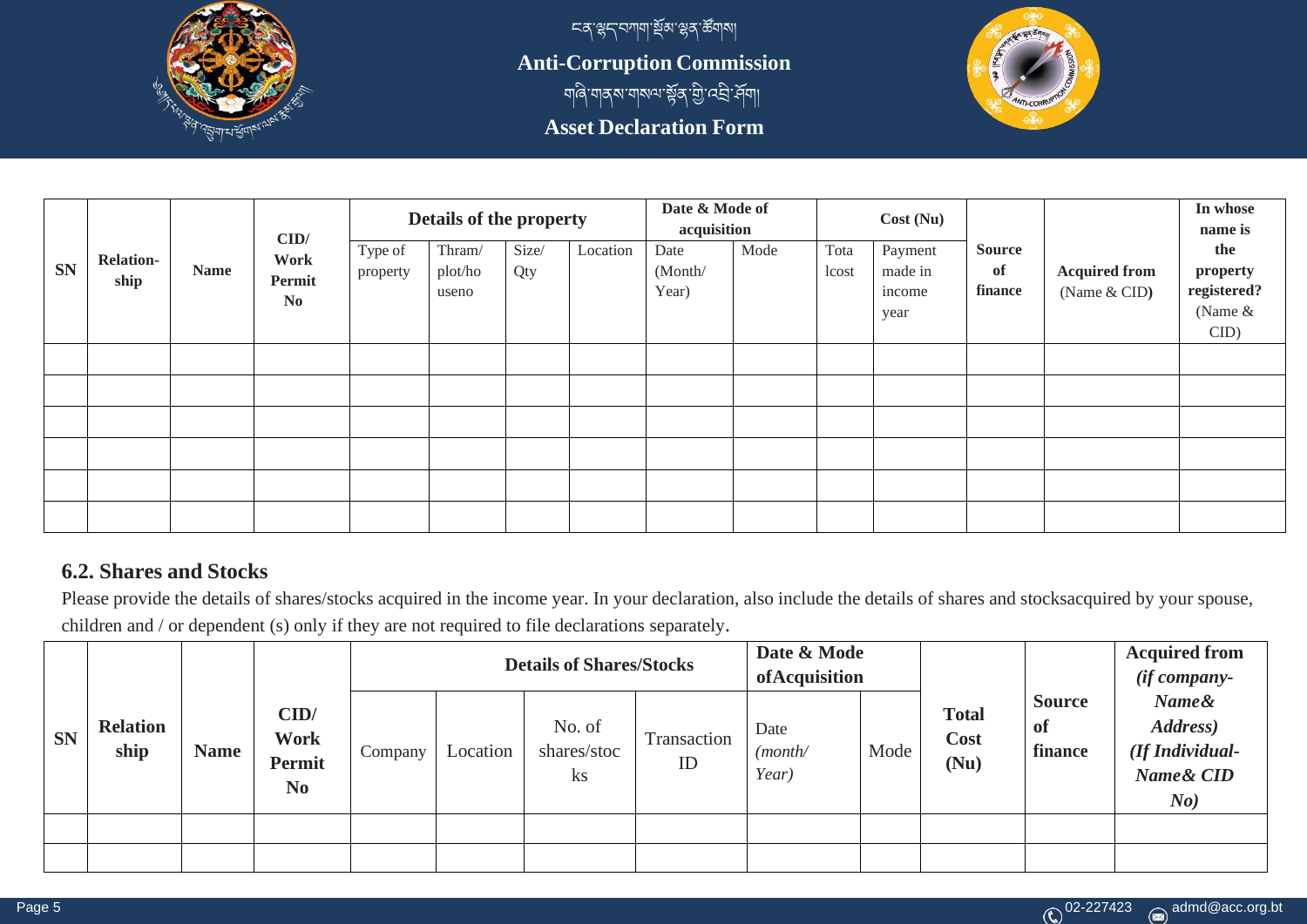

<u>ّ</u> দৰ্,স্লুন্'ব্যশাৰা,স্থিপ্ৰ,স্থিয়াৰা **Anti-Corruption Commission** གཞི་གནས་གསལ་སྡོན་གི་འབི་ཤྡོག། **Asset Declaration Form**



## **6.3. Vehicle and Machineries**

Please provide the details of vehicle/machineries acquired in the income year. In your declaration, also include the details of vehicle/machineries acquired by your spouse, children and / or dependent (s) only if they are not required to file declarations separately.

|           |              |             |                               | <b>Details of Vehicle/Machinery</b> |      |                      |       | Date & Mode<br>ofacquisition      |      |               | Cost(Nu)                             |                                       | <b>Acquired</b><br>from                                                    |                                               |
|-----------|--------------|-------------|-------------------------------|-------------------------------------|------|----------------------|-------|-----------------------------------|------|---------------|--------------------------------------|---------------------------------------|----------------------------------------------------------------------------|-----------------------------------------------|
| <b>SN</b> | Relationship | <b>Name</b> | CID/<br>Work<br>Perm<br>it No | Type of<br>Vehicle<br>Machin<br>ery | Name | Registrat<br>ion No. | Model | Date<br>(month<br>$\Lambda$ Year) | Mode | Total<br>cost | Payment<br>made in<br>income<br>year | <b>Source</b><br><b>of</b><br>finance | (if company-<br>Name &<br>Address)<br>(If Individual-<br>Name & CID<br>No) | <b>Registered</b><br>Owner (Name<br>$\&$ CID) |
|           |              |             |                               |                                     |      |                      |       |                                   |      |               |                                      |                                       |                                                                            |                                               |
|           |              |             |                               |                                     |      |                      |       |                                   |      |               |                                      |                                       |                                                                            |                                               |
|           |              |             |                               |                                     |      |                      |       |                                   |      |               |                                      |                                       |                                                                            |                                               |
|           |              |             |                               |                                     |      |                      |       |                                   |      |               |                                      |                                       |                                                                            |                                               |
|           |              |             |                               |                                     |      |                      |       |                                   |      |               |                                      |                                       |                                                                            |                                               |
|           |              |             |                               |                                     |      |                      |       |                                   |      |               |                                      |                                       |                                                                            |                                               |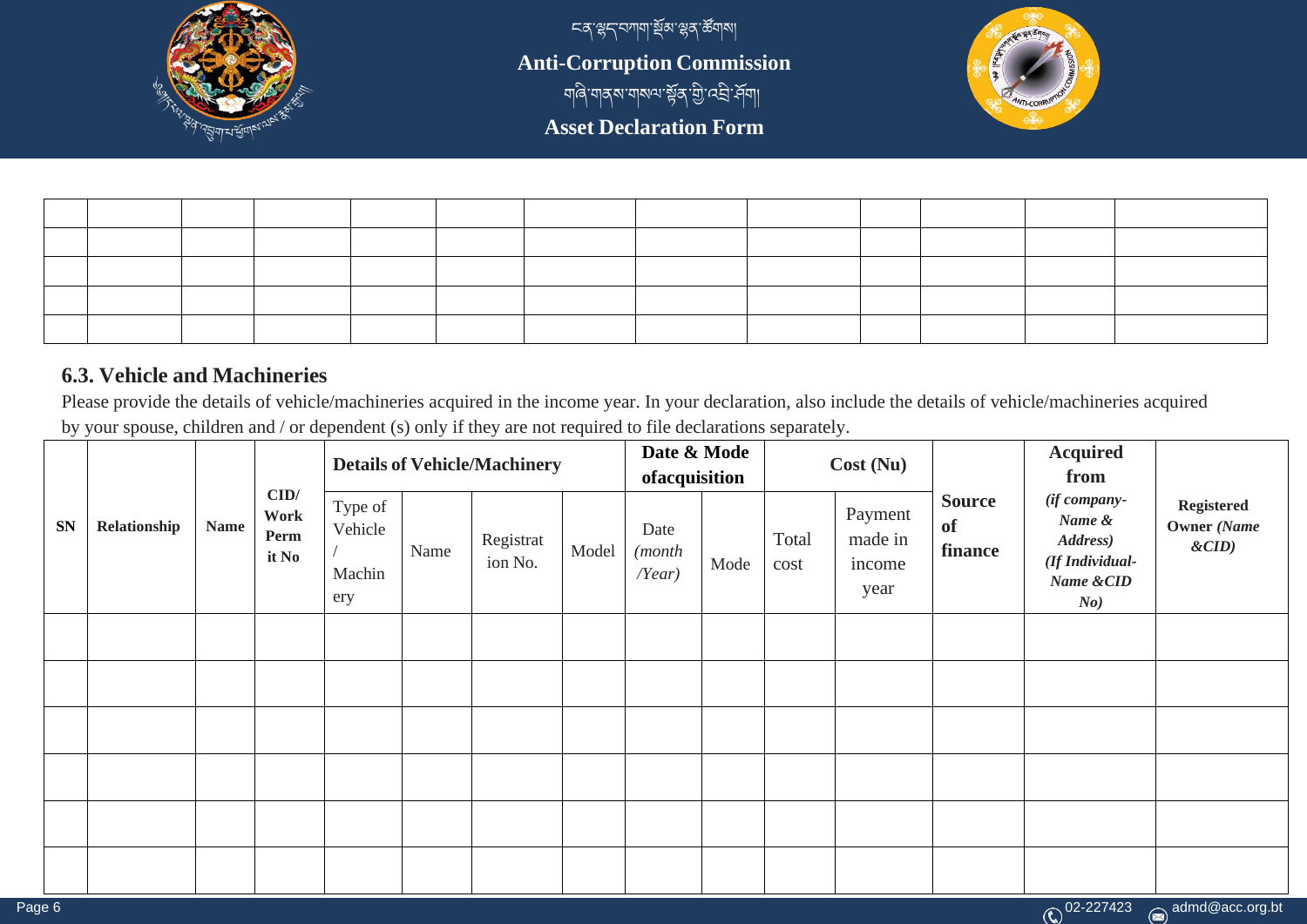

<u>্চৰ্স্</u>ভ্ৰন্সবামাৰ্ছিৰ্স্ভ্ৰম্ভৰ উত্থা **Anti-Corruption Commission** གཞི་གནས་གསལ་སྡོན་གི་འབི་ཤྡོག། **Asset Declaration Form**



# **6.4. Virtual Assets**

Please provide the details of Virtual Assets such as Bitcoin, Litecoin, Ether, etc. acquired in the income year. In your declaration, also include the details of virtual assets acquired by your spouse, children and / or dependent (s) only if they are not required to filedeclarations separately.

|           |              |             | <b>CID/Work</b>  | <b>Type of</b><br>virtualAsset       |     | Date & Mode of<br>acquisition  |      |            | Cost(Nu)                             | <b>Source</b> | <b>Acquired from</b><br>(if company-Name           |
|-----------|--------------|-------------|------------------|--------------------------------------|-----|--------------------------------|------|------------|--------------------------------------|---------------|----------------------------------------------------|
| <b>SN</b> | Relationship | <b>Name</b> | <b>Permit No</b> | (Bitcoin/<br>Litecoin, Ether<br>etc) | Qty | Date ( <i>month</i> /<br>Year) | Mode | Total cost | Payment<br>made in<br>income<br>year | of<br>finance | $\&Address)$<br>(If Individual-Name<br>$\&$ CID No |
|           |              |             |                  |                                      |     |                                |      |            |                                      |               |                                                    |
|           |              |             |                  |                                      |     |                                |      |            |                                      |               |                                                    |
|           |              |             |                  |                                      |     |                                |      |            |                                      |               |                                                    |
|           |              |             |                  |                                      |     |                                |      |            |                                      |               |                                                    |

# **6.5. Personal Savings**

Please provide the details of all personal savings whether cash in hand (including foreign exchange), money lent or bank deposits (domestic/abroad) if the total amount exceeds your one month's gross salary. In your declaration, also declare the details of all savingsof your spouse/children/dependent if they are not required to file declarations separately. For annual declaration, the amount should bethe balance amount as of 31<sup>st</sup> December of the income year.

|           |              |             |                                     | <b>Details of Savings</b>                                            |                     |          |                    |                              |                                   |
|-----------|--------------|-------------|-------------------------------------|----------------------------------------------------------------------|---------------------|----------|--------------------|------------------------------|-----------------------------------|
| <b>SN</b> | Relationship | <b>Name</b> | <b>CID/Work</b><br><b>Permit No</b> | Type of Savings (Bank<br>deposit/ Cash in hand/money<br>lent/Others) | <b>Bank</b><br>Name | Location | Type of<br>Account | <b>Balance</b><br>Amount(Nu) | <b>Source of</b><br><b>Saving</b> |
|           |              |             |                                     |                                                                      |                     |          |                    |                              |                                   |
|           |              |             |                                     |                                                                      |                     |          |                    |                              |                                   |

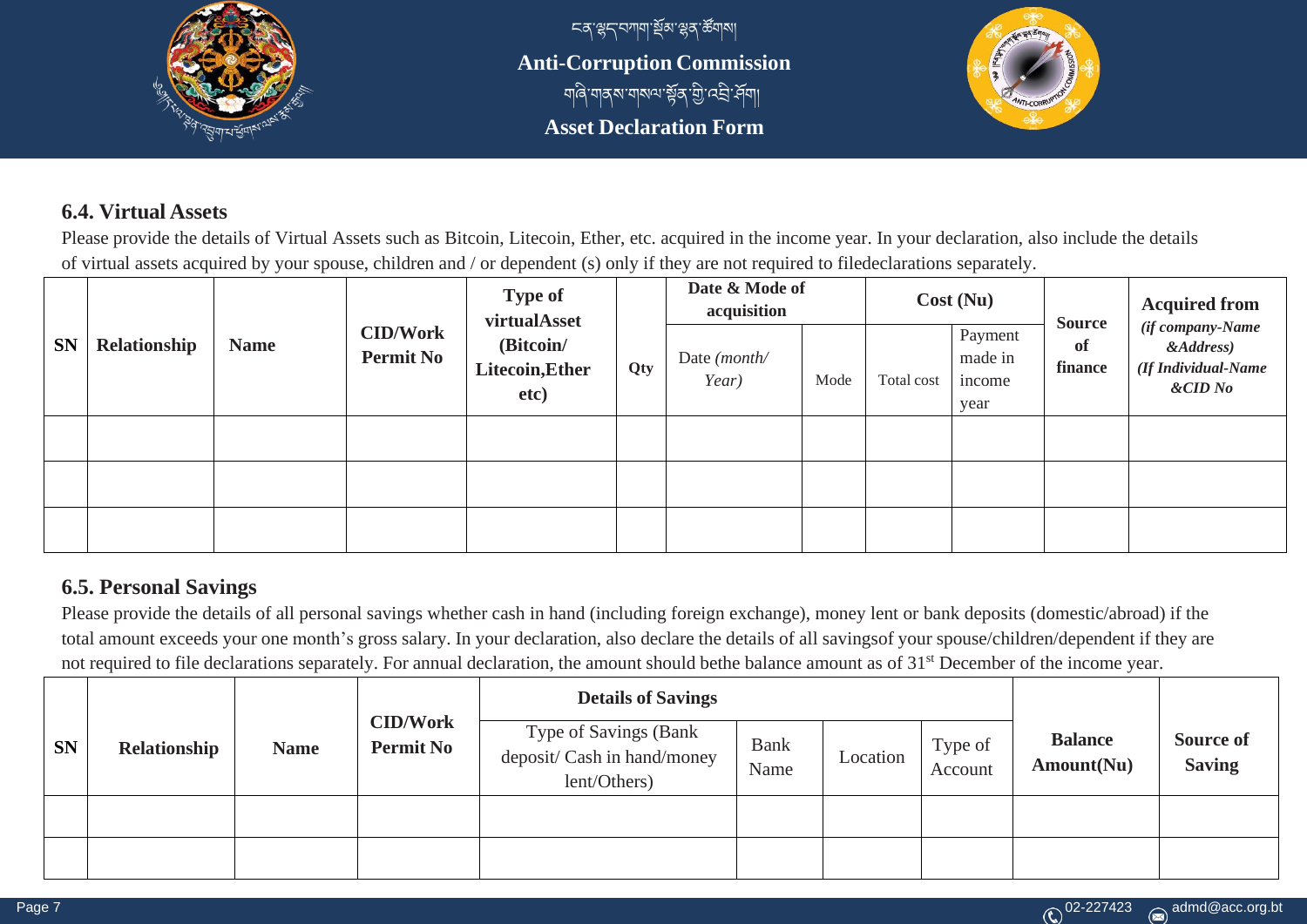

ངན་ལྷད་བཀག་སྡོམ་ལྷན་ཚོགས། **Anti-Corruption Commission** <u>୩</u><br>ବାର୍ ଏ। ଏ। ଏ। ଏ। ଏ। ଏ। ଏ। ଏ। ଏ **Asset Declaration Form**



## **6.6. Convertible Assets**

Please provide the details of convertible Assets acquired such as works of art, jewelry, gold, electronic gadgets, etc. which exceeds a value of Nu. 100,000/- in total. In your declaration, also include the details of convertible assets acquired by your spouse, children and /or dependent (s) only if they are not required to file declarations separately.

| <b>SN</b> | Relationship | <b>Name</b> | <b>CID/Work</b><br><b>Permit No</b> | <b>Type of</b><br>Convertible<br><b>Asset</b> | Date & Mode of<br>acquisition |      | Cost(Nu)   |                                     | <b>Source</b>        | <b>Acquired from</b><br>(if company-Name &  |  |
|-----------|--------------|-------------|-------------------------------------|-----------------------------------------------|-------------------------------|------|------------|-------------------------------------|----------------------|---------------------------------------------|--|
|           |              |             |                                     |                                               | Date<br>(month/Year)          | Mode | Total cost | Payment<br>made in in-<br>come year | of<br><b>Finance</b> | Address)<br>(If Individual-Name &<br>CIDNo) |  |
|           |              |             |                                     |                                               |                               |      |            |                                     |                      |                                             |  |
|           |              |             |                                     |                                               |                               |      |            |                                     |                      |                                             |  |
|           |              |             |                                     |                                               |                               |      |            |                                     |                      |                                             |  |
|           |              |             |                                     |                                               |                               |      |            |                                     |                      |                                             |  |

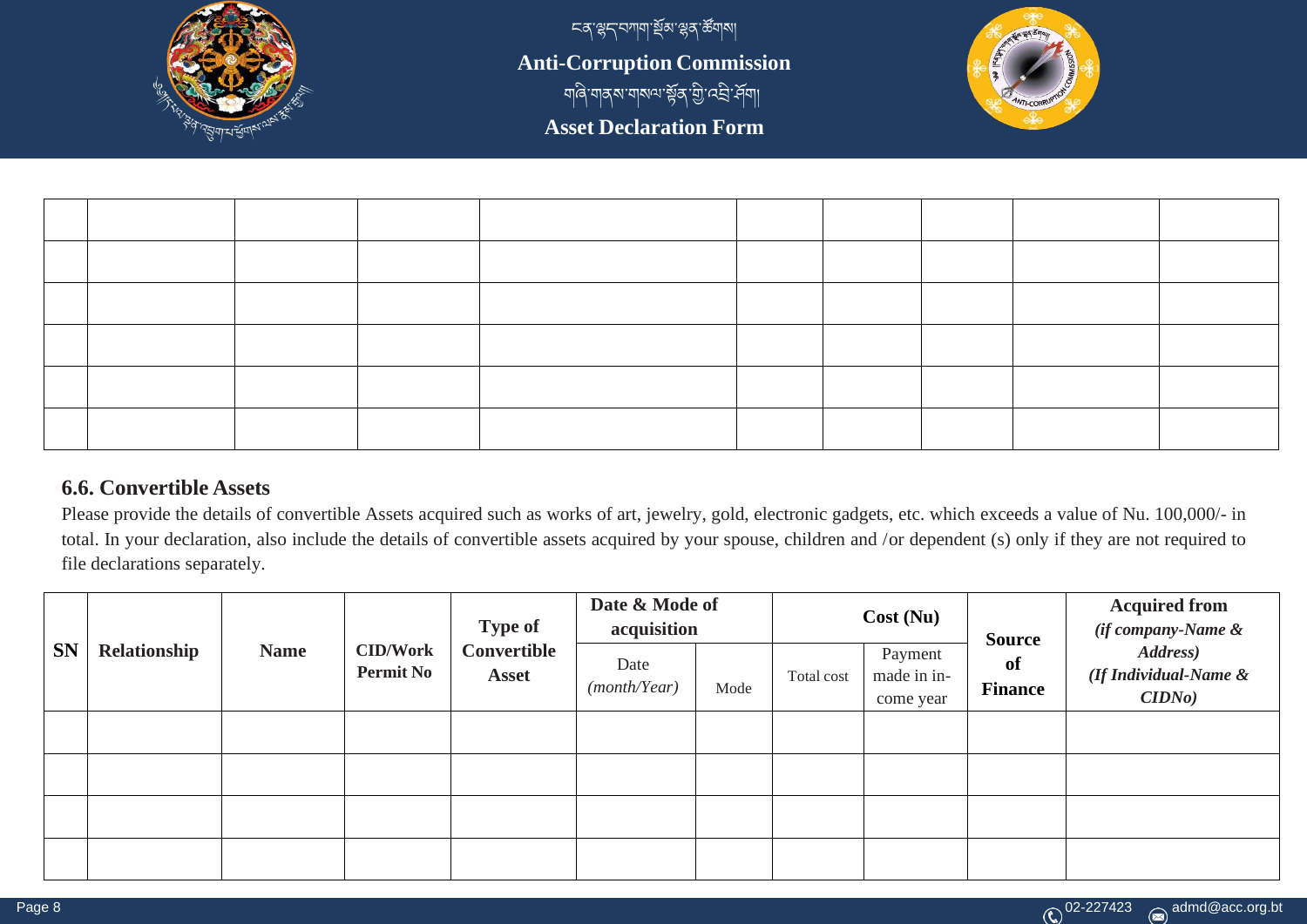

# **6.7. Commercial Activity and Intellectual Properties**

Please provide the details of all the commercial activities and intellectual Properties acquired such as business, enterprises, copyrights, etc. Also include the details of commercial or intellectual activities acquired by your spouse, children and / or dependent only if they are not required to file declarations separately.

|           |                         |             | $\mathbf{CID}/\mathbf{Wo}$     | <b>Type of</b>                                           | <b>Details of Commercial/Intellectual</b><br><b>Property</b> |                           |          | Date & Mode of<br>acquisition |                          | Cost(Nu) |               |                                      | <b>Acquired</b>                       |                               |
|-----------|-------------------------|-------------|--------------------------------|----------------------------------------------------------|--------------------------------------------------------------|---------------------------|----------|-------------------------------|--------------------------|----------|---------------|--------------------------------------|---------------------------------------|-------------------------------|
| <b>SN</b> | <b>Relation</b><br>ship | <b>Name</b> | rk<br>Permit<br>N <sub>0</sub> | <b>Activity</b><br>(Commercial/<br><i>Intellectual</i> ) | Name                                                         | License<br>N <sub>o</sub> | Location | Operation<br>status           | Date<br>(month/<br>Year) | Mode     | Total<br>cost | Payment<br>made in<br>income<br>year | <b>Source</b><br>of<br><b>Finance</b> | from<br>(Name $\&$<br>CID No) |
|           |                         |             |                                |                                                          |                                                              |                           |          |                               |                          |          |               |                                      |                                       |                               |
|           |                         |             |                                |                                                          |                                                              |                           |          |                               |                          |          |               |                                      |                                       |                               |
|           |                         |             |                                |                                                          |                                                              |                           |          |                               |                          |          |               |                                      |                                       |                               |

# **6.8. Income Statement**

Please provide the details of sources of all your income. Also declare the details of income of your spouse/children/dependent, if they arenot required to file declarations separately.

|           |                          |             |                                                 | <b>Details of Income</b>      |                          |        |           |                   |                    |                      |       |                     |        |
|-----------|--------------------------|-------------|-------------------------------------------------|-------------------------------|--------------------------|--------|-----------|-------------------|--------------------|----------------------|-------|---------------------|--------|
| <b>SN</b> | <b>Relation-</b><br>ship | <b>Name</b> | CID/<br><b>Work</b><br>Permit<br>N <sub>0</sub> | Gross<br>Employment<br>Salary | Business/<br>Consultancy | Rental | Dividends | Hiring<br>charges | Interest<br>Earned | Sale of<br>cash crop | TA/DA | Outside<br>Position | Others |
|           |                          |             |                                                 |                               |                          |        |           |                   |                    |                      |       |                     |        |
|           |                          |             |                                                 |                               |                          |        |           |                   |                    |                      |       |                     |        |

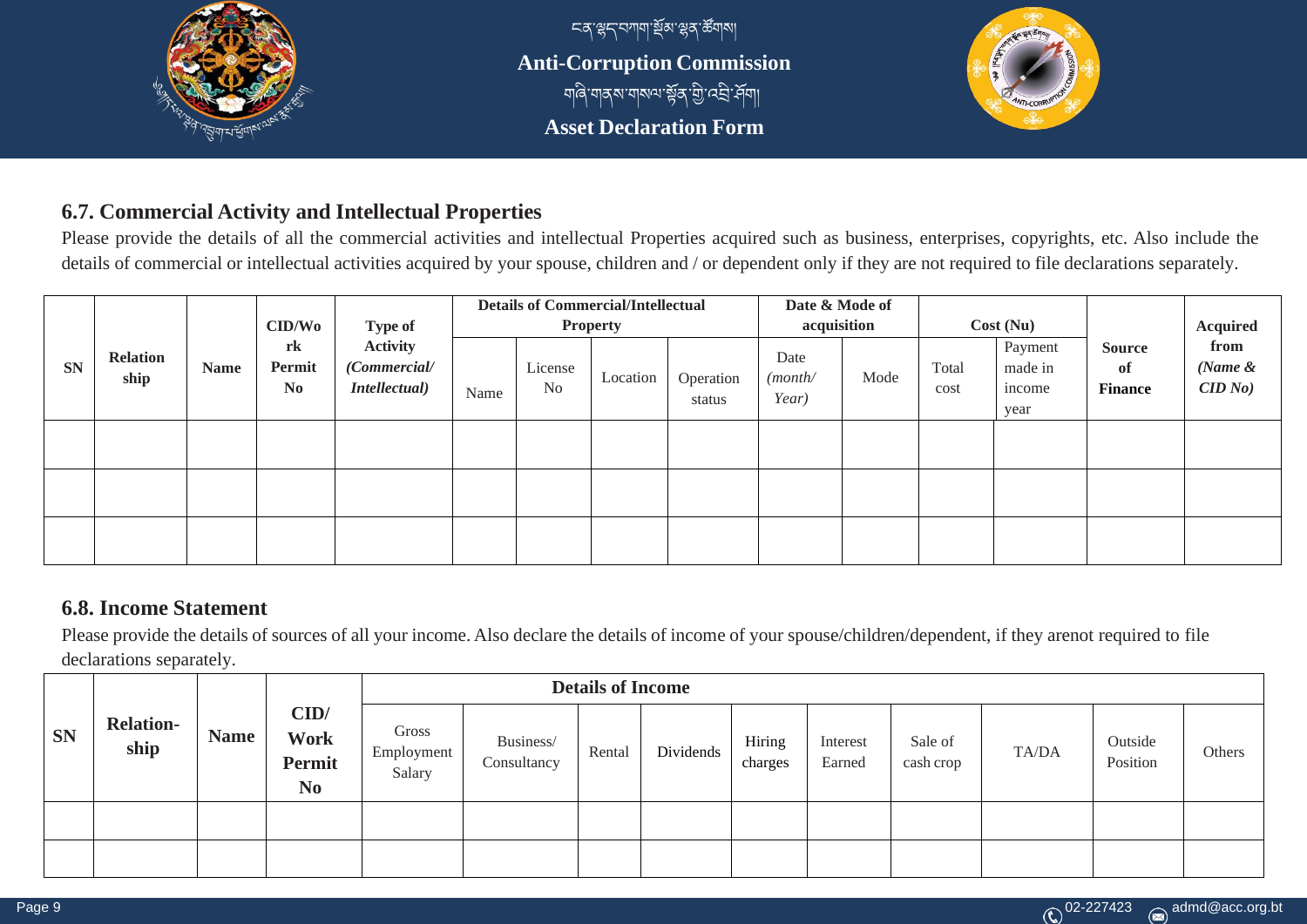

ངན་ལྷད་བཀག་སྡོམ་ལྷན་ཚོགས། **Anti-Corruption Commission** <u>୩</u><br>ବାର୍ ଏ। ଏ। ଏ। ଏ। ଏ। ଏ। ଏ। ଏ। ଏ **Asset Declaration Form**



*Note: Income amount should be annual gross amount.*

## **6.9. Liabilities**

Please provide the details of all liabilities acquired in the income year. Also declare the details of liabilities acquired by spouse/children/dependent if they are not required to file declarations separately.

| <b>Name</b> | <b>CID</b> | Relationship | <b>Type of liability</b><br><b>Bank</b><br>Loan/Private<br><b>Borrowing</b> | <b>Total Amount</b><br><b>Sanctioned</b><br>(Nu) | <b>Actual amount</b><br>received $(Nu)$ | <b>Details of the Lender</b><br>(If it is bank loan-provide bank<br>name & address)<br>(If it is private borrowing-provide<br>name& CID of borrower) | Date of<br><b>Borrowing</b><br>(Month/Year) |
|-------------|------------|--------------|-----------------------------------------------------------------------------|--------------------------------------------------|-----------------------------------------|------------------------------------------------------------------------------------------------------------------------------------------------------|---------------------------------------------|
|             |            |              |                                                                             |                                                  |                                         |                                                                                                                                                      |                                             |
|             |            |              |                                                                             |                                                  |                                         |                                                                                                                                                      |                                             |
|             |            |              |                                                                             |                                                  |                                         |                                                                                                                                                      |                                             |
|             |            |              |                                                                             |                                                  |                                         |                                                                                                                                                      |                                             |
|             |            |              |                                                                             |                                                  |                                         |                                                                                                                                                      |                                             |
|             |            |              |                                                                             |                                                  |                                         |                                                                                                                                                      |                                             |

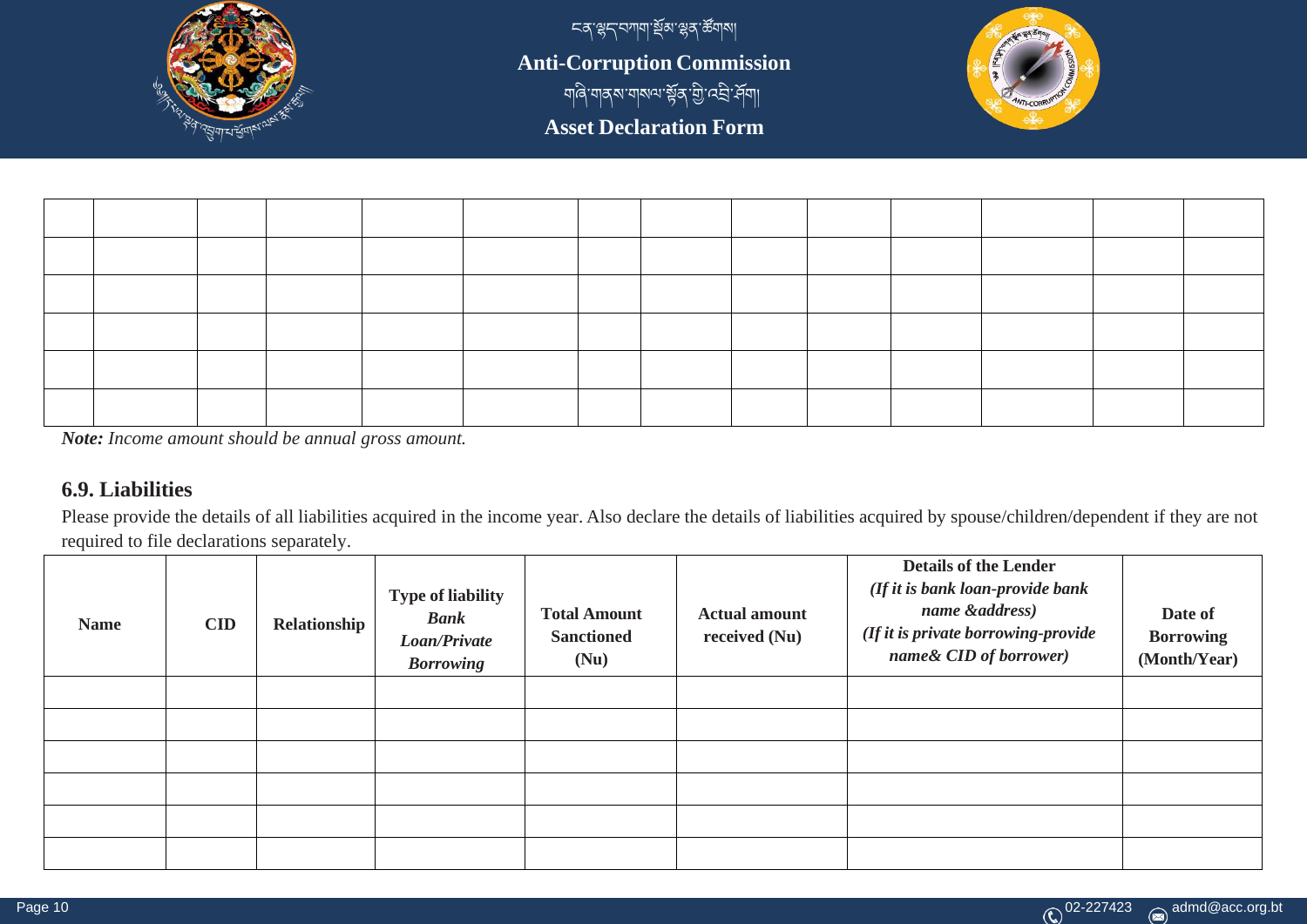

<u>८९ জুন বিভাগ, সূপ স্ক্রিয়াে ব</u> **Anti-Corruption Commission** া আৰু আৰু আৰু আৰু আৰু আৰু **Asset Declaration Form**



# **6.10. Expenditure**

## A. **Educational Expenditure**

| <b>SN</b> | <b>Name and Relationship</b> | <b>Amount</b> | Name of school/college/university and place | <b>Course level</b> |
|-----------|------------------------------|---------------|---------------------------------------------|---------------------|
|           |                              |               |                                             |                     |
|           |                              |               |                                             |                     |
|           |                              |               |                                             |                     |
|           |                              |               |                                             |                     |
|           |                              |               |                                             |                     |

## B. **Other Expenditure**

Please provide the details of expenditure incurred for Rental, Insurance, Loan repayment, Education, mandatory salary deduction and **others**. Under others, provide the details for expenditures such as travel, vacation, wedding, donation, maintenance, medical treatment,gifts, religious rituals, etc. You are not required to declare Utility/daily subsistence cost (expenses on food, electricity, etc).

|             |             | Relationship | <b>Details of Expenditure</b> |           |                   |                            |        |  |  |  |  |
|-------------|-------------|--------------|-------------------------------|-----------|-------------------|----------------------------|--------|--|--|--|--|
| <b>Name</b> | $CID/WP$ No |              | Rental                        | Insurance | Loan<br>Repayment | Mandatory salary deduction | Others |  |  |  |  |
|             |             |              |                               |           |                   |                            |        |  |  |  |  |
|             |             |              |                               |           |                   |                            |        |  |  |  |  |
|             |             |              |                               |           |                   |                            |        |  |  |  |  |
|             |             |              |                               |           |                   |                            |        |  |  |  |  |
|             |             |              |                               |           |                   |                            |        |  |  |  |  |
|             |             |              |                               |           |                   |                            |        |  |  |  |  |